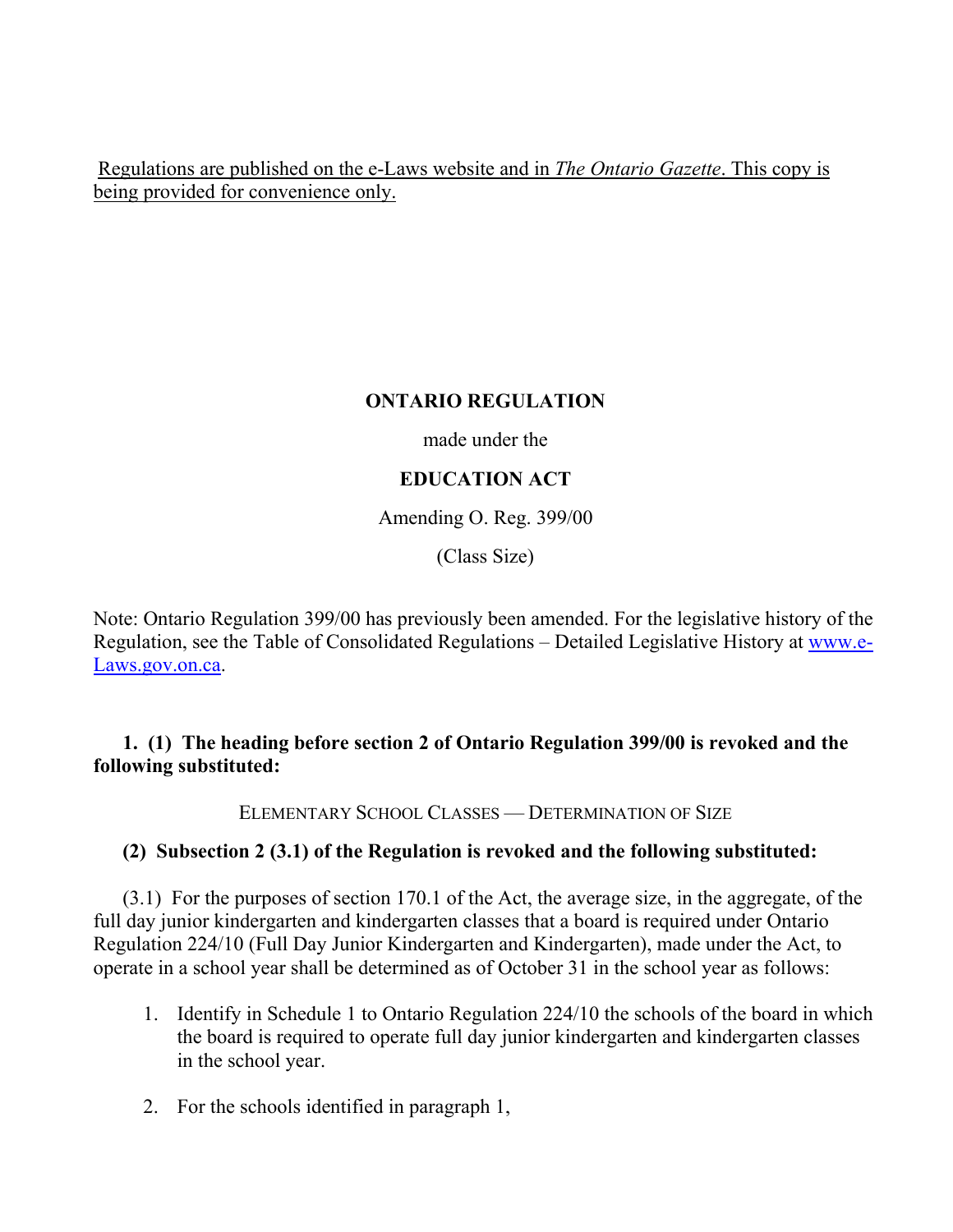- i. determine the number of pupils enrolled in junior kindergarten and kindergarten classes, and
- ii. determine the number of junior kindergarten and kindergarten classes in the schools.
- 3. Divide the number determined under subparagraph 2 i by the number determined under subparagraph 2 ii.

 **(3) Subsection 2 (3.1) of the Regulation, as remade by subsection (2), is amended by striking out "to operate in a school year shall be determined as of October 31 in the school year" in the portion before paragraph 1 and substituting "to operate shall be determined for each school year as of October 31 in the school year".** 

 **(4) Paragraph 1 of subsection 2 (3.1) of the Regulation, as remade by subsection (2), is amended by striking out "in the school year" at the end.** 

 **(5) Paragraph 1 of subsection 2 (3.2) of the Regulation is amended by striking out "paragraph 1" and substituting "subparagraph 2 i".** 

 **(6) Paragraph 2 of subsection 2 (3.2) of the Regulation is amended by striking out "paragraph 2" and substituting "subparagraph 2 ii".** 

# **(7) Subsection 2 (3.3) of the Regulation is revoked and the following substituted:**

 (3.3) For greater certainty, the rules set out in subsections (3.1) and (3.2) apply only in respect of schools listed in Schedule 1 to Ontario Regulation 224/10 for the school year listed in the Schedule opposite the name of the school and for every subsequent school year.

 **(8) Subsection 2 (3.3) of the Regulation, as remade by subsection (7), is revoked.** 

 **(9) The Table to section 2 of the Regulation is revoked.** 

# **2. The Regulation is amended by adding the following section:**

ELEMENTARY SCHOOL CLASSES — REQUIREMENTS RESPECTING SIZE

**2.1** The average size of the junior kindergarten and kindergarten classes that a board is required under Ontario Regulation 224/10 (Full Day Junior Kindergarten and Kindergarten), made under the Act, to operate shall be 26.

### **3. The heading before section 3 of the Regulation is revoked and the following substituted:**